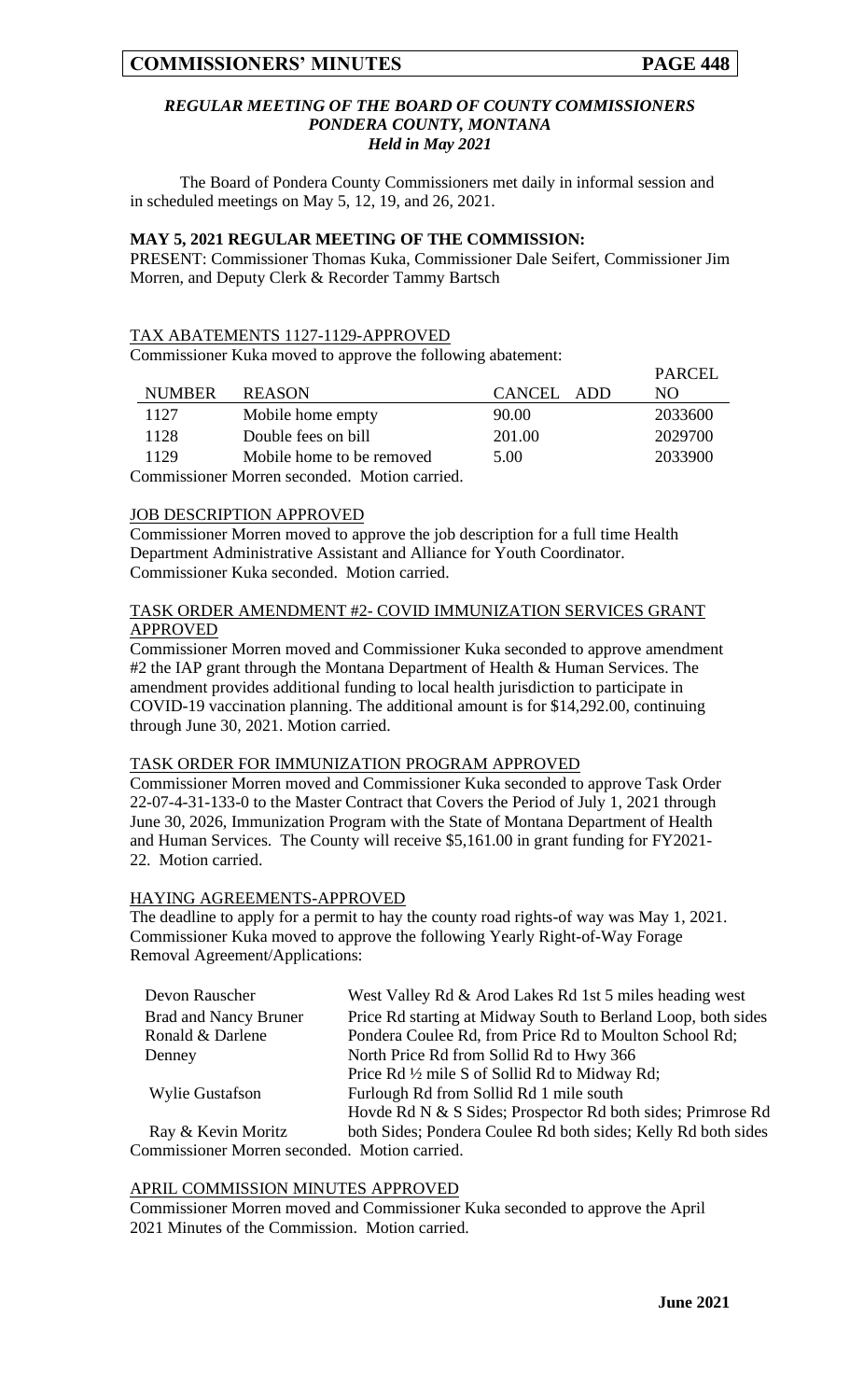# PUBLIC HEARING ON PETITION TO DISCONTINUING PART OF LARSON STREET IN BRADY

Attending: Commissioner Dale Seifert, Commissioner Thomas Kuka, Commissioner Jim Morren, Deputy Clerk & Recorder Tammy Bartsch

# The notice of the hearing was published in The Independent-Observer and The Valierian in the April  $22<sup>nd</sup> \& 28<sup>th</sup>$ , 2021 issues.

Commission Chair Seifert called the hearing to order at 10:00 a.m. at the Pondera County Commissioners office, 20 4<sup>th</sup> Ave SW, Conrad. Seifert stated the intent of the hearing is to hear public input and the matter with a decision to be made.

A petition was received from Daniel L Rouns to discontinue part of a platted, but undeveloped street in Brady, Pondera County, Montana; described as West T26N R2W Block 25 East Blocks 14, 15, 16 T26N R2W ("the street"). The Streets are more commonly understood to be the southern extension of Larson Street (formerly 5<sup>th</sup> Street), alley, & eastward continuation of  $1<sup>st</sup>$  Ave SE. Under MCA 7-14-2616 authorizes and delineates the county commissioner procedure to discontinue a street.

No public comment was received and no public was in attendance.

# **MAY 12, 2021 REGULAR MEETING OF THE COMMISSION:**

PRESENT: Commissioner Thomas Kuka, Commissioner Dale Seifert, Commissioner Jim Morren, and Deputy Clerk & Recorder Tammy Bartsch, Clerk & Recorder Kody Farkell, Road/Bridge Superintendent Steve Kaphammer, Pondera Regional Port Authority Executive Director Rob Cook

# REQUEST FOR LOAN FORGIVENESS FROM PORT AUTHORITY & REPORT

Rob Cook, Executive Director of the Pondera Regional Port Authority, met with Commissioners to request for loan forgiveness of the loan payment in the amount of \$12,962.50 under the current fiscal year. The written request outlined the Port Authority's role in economic development and the need for the loan forgiveness in order to keep up operating costs, as well as to maintain a fund for further economic development.

# APPROVED CONTRACT WITH JOHNSON CONTROLS FOR WORK ON THE HEATING

Commissioner Morren moved and Commissioner Kuka seconded to approve service technician labor to integrate control of additional electric strip heat in 4 roof top units and customer training. The agreement is for \$2,065.00. Motion carried.

## INTERGOVERNMENTAL AGREEMENT FOR THE TRANSFER OF MONIES TO THE STATE – NURSING HOME IGT AGREEMENT – APPROVED

Commissioner Morren moved to approve the Intergovernmental Agreement for the transfer of Monies, of \$223,666.47, to the State as match money for the Medicaid monies for "at risk" county affiliated nursing facilities. Commissioner Kuka seconded. Motion carried.

# RESOLUTION FOR DISCONTINUING PART OF LARSON STREET IN BRADY, **MONTANA**

# PONDERA COUNTY MONTANA RESOLUTION #35-2020/21 DISCONTINUING PART OF LARSON STREET (FORMERLY 5TH ST) IN BRADY, PONDERA COUNTY, MONTANA

WHEREAS, Daniel L. Rouns petitioned Pondera County on December 28, 2020, to discontinue part of a street in Brady, Pondera County, Montana.

WHEREAS, the street petitioned to be discontinued is described as West T26N R2W Block 25 East Blocks 14, 15, 16 T26N R2W ("the Street"). The Streets are more commonly understood to be the southern extension of Larson street (formerly  $5<sup>th</sup>$  Street), alley,  $\&$  eastward continuation of  $1<sup>st</sup>$  Ave SE, that enters into Petitioner Daniel L. Rouns' property. See Exhibit A, B, and C.

WHEREAS, Mont. Code Ann. § 7-14-2616 authorizes and delineates the county commissioner procedure to discontinue a street.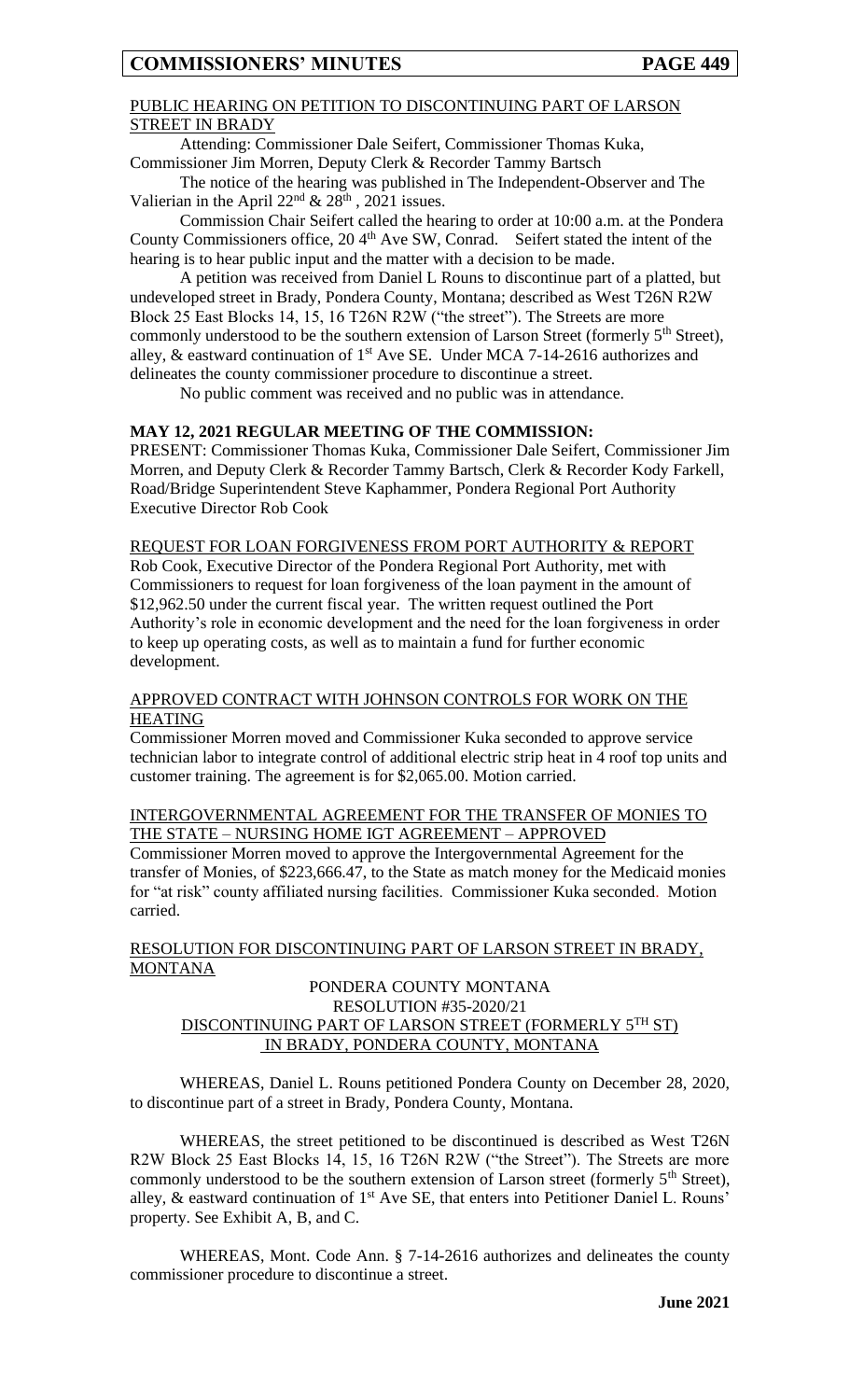WHEREAS, Daniel L. Rouns is the sole owner of the lots on and surrounding the Street.

WHEREAS, Discontinuation of the Street can be accomplished without detriment to the public interest.

WHEREAS, Mont. Code Ann. § 7-1-2121 requires Notice be published and state when the (a) when the petition will be acted on; and, (b) what street/alley has been requested to be discontinued.

WHEREAS, Notice was published on April 22  $& 29$ , in the Independent Observer and The Valierian. The Petition was acted on by the Commissioners on May 12, 2021

IT IS HEREBY RESOLVED: That the Street described in this Resolution is discontinued in accordance with Mont. Code Ann. § 7-14-2616 and Mont. Code Ann. § 7-1-2121.

Adopted this  $12<sup>th</sup>$  day of May, 2021 as moved by Commissioner Morren, seconded by Commissioner Kuka, and passed on a full vote of the board. Effective on passage and approval.

BOARD OF COMMISSIONERS Pondera County, Montana

\_\_*/s/ Dale J Seifert*\_\_\_\_\_\_\_\_\_\_\_\_\_ \_\_\_*/s/ Thomas A Kuka*\_\_\_\_\_\_\_\_\_\_\_ Dale J Seifert, Chairman Thomas A Kuka, Member

ATTEST: \_\_*/s/ Jim Morren*\_\_\_\_\_\_\_\_\_\_\_\_\_\_\_\_ Jim Morren, Member

\_\_*/s/ Kody L Farkell*\_\_\_\_\_\_\_\_\_\_\_\_ Kody L Farkell, Clerk and Recorder

#### RESOLUTION AUTHORIZING BUDGET AMENDMENTS TO PONDERA COUNTY BUDGET

# PONDERA COUNTY MONTANA RESOLUTION #36 – 2020-21 AUTHORIZING BUDGET AMENDMENTS TO PONDERA COUNTY BUDGET

WHEREAS the Montana Code Annotated, Section 7-6-4006(4), grants the Board of County Commissioners the power and authority to amend the budget during the fiscal year by conducting public hearings at regularly scheduled meetings; and

WHEREAS Pondera County Commissioners approved the appropriations budget for the Pondera County during its regular budget approval process and errors in revenues and expenditures budget have been identified; and

NOW, THEREFORE, BE IT RESOLVED by the Board of County Commissioners of Pondera County that the budget be corrected as follows:

| Revenues            | Description                  |                                | <b>Prior Amount New Amount</b> |
|---------------------|------------------------------|--------------------------------|--------------------------------|
| 2854-334035         | 9-1-1 Radio PurchGrant       | \$0                            | \$150,000                      |
| 2917-351015         | Victim & Witness Adv         | \$1,500                        | 2,000<br>\$                    |
| 2800-335005         | Alcohol Rehab Apportion.     | \$20,000                       | \$23,100                       |
| 2976-331146         | <b>IAP</b> Grant             | \$9,018                        | \$23,310                       |
| Expenditures        | Description                  | <b>Prior Amount New Amount</b> |                                |
| 2854-201-420625-945 | <b>Communication Equip</b>   | \$0                            | \$150,000                      |
| 2917-103-410370-350 | <b>Professional Services</b> | \$1,514                        | 2,014<br>\$                    |
| 2800-405-440501-397 | <b>Contract Payments</b>     | \$20,000                       | \$23,100                       |
| 2976-448-440193-386 |                              | \$0                            | \$14,292                       |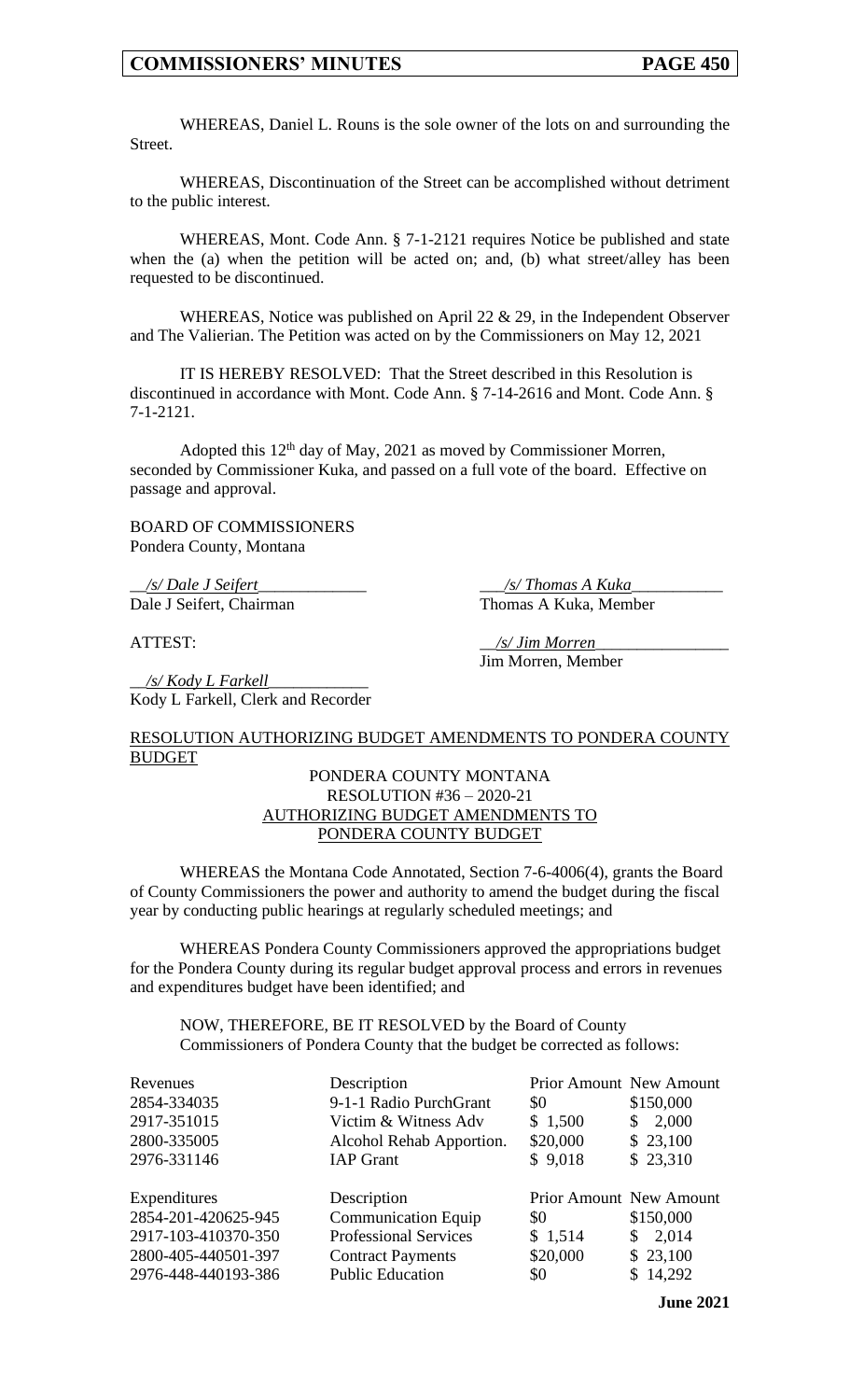Adopted this 19<sup>th</sup> day of May, 2021, as moved by Commissioner Morren, seconded by Commissioner Kuka, and passed on a 3-0 vote of the board. Effective on passage and approval.

BOARD OF COMMISSIONERS Pondera County, Montana

Dale J Seifert, Chairman

\_\_*/s/ Dale J Seifert*\_\_\_\_\_\_\_\_\_\_\_\_\_ \_\_\_*/s/ Thomas A Kuka*\_\_\_\_\_\_\_\_\_\_\_

\_\_*/s/ Kody L Farkell*\_\_\_\_\_\_\_\_\_\_\_\_ Kody L Farkell, Clerk and Recorder

ATTEST: \_\_*/s/ Jim Morren*\_\_\_\_\_\_\_\_\_\_\_\_\_\_\_\_ Jim Morren, Member

# RESOLUTION AUTHORIZING FORGIVENESS OF REPAYMENT OF INTERFUND LOAN

# PONDERA COUNTY, MONTANA RESOLUTION #37 – 2020/21 AUTHORIZING FORGIVENESS OF REPAYMENT OF INTERFUND LOAN

WHEREAS, the Board of County Commissioners has, from time to time, determined it to be in the best interests of the County to authorize loans from one fund to another at a reasonable rate of interest; and

WHEREAS, the Board has determined that the interfund loan (for FY2020/21 funds) from the General Fund to the Port Authority Fund, authorized under Resolution #21 – 2020/21, be forgiven under the terms of the January 6, 2021 Loan Agreement.

NOW, THEREFORE, BE IT RESOLVED by the Board of County Commissioners of Pondera County that the Clerk and Recorder effect the forgiveness of repayment of the above-described loan, in the amount of \$12,962.50, principal, and all interest that would have accrued; treating the same as a transfer from the General Fund to the Port Authority Fund.

Adopted this  $19<sup>th</sup>$  day of May, 2020 as moved by Commissioner Kuka, seconded by Commissioner Morren, and passed on a 3-0 vote of the full board. Effective on passage and approval.

BOARD OF COMMISSIONERS Pondera County, Montana

\_\_*/s/ Dale J Seifert*\_\_\_\_\_\_\_\_\_\_\_\_\_ \_\_\_*/s/ Thomas A Kuka*\_\_\_\_\_\_\_\_\_\_\_ Dale J Seifert, Chairman

ATTEST:  $\frac{1}{s}$  /s/ Jim Morren Jim Morren, Member

\_\_*/s/ Kody L Farkell*\_\_\_\_\_\_\_\_\_\_\_\_ Kody L Farkell, Clerk and Recorder

# **MAY 19, 2021 REGULAR MEETING OF THE COMMISSION:**

PRESENT: Commissioner Thomas Kuka, Commissioner Dale Seifert, Commissioner Jim Morren, Deputy Clerk & Recorder Tammy Bartsch, and Clerk & Recorder Kody Farkell

#### TAX ABATEMENTS 1130-1133-APPROVED

Commissioner Morren moved to approve the following abatement:

| <b>NUMBER</b> | <b>REASON</b>       | CANCEL ADD | <b>FANCEL</b><br>NO. |
|---------------|---------------------|------------|----------------------|
| -1130 -       | Mobile home removed | 90.00      | 2033500              |
| 1131          | Mobile home removed | 119.93     | 2027400              |

 $\overline{P}$ ADCEL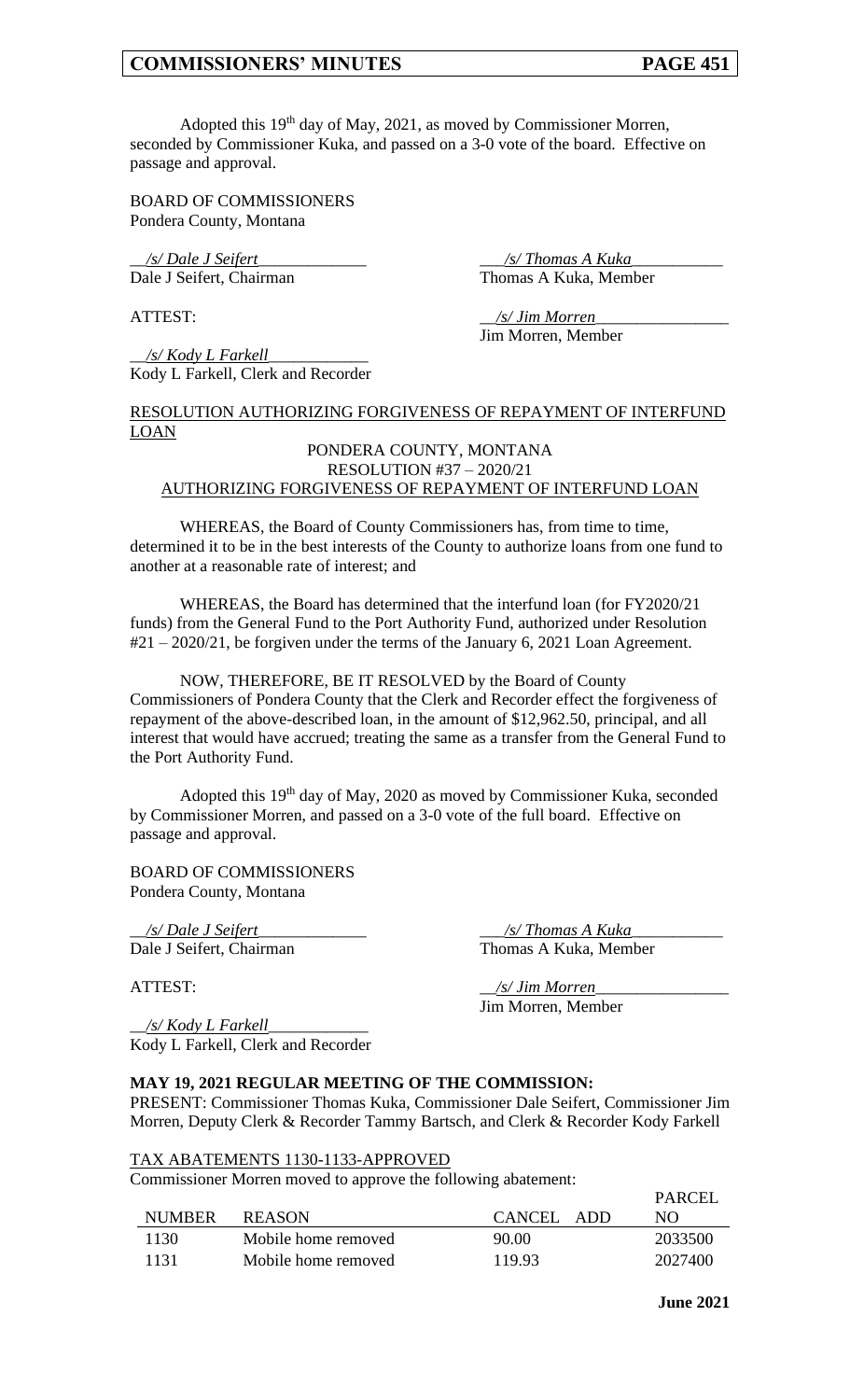| 1132 | Over 10 years delinquent for 2021           |         |      |
|------|---------------------------------------------|---------|------|
|      | taxes                                       | 2532.69 | many |
| 1133 | 5 years or more delinquent for              |         |      |
|      | 2021 taxes                                  | 3550.36 | many |
|      | Commissioner Kuka seconded. Motion carried. |         |      |

# EXPENDITURES IN EXCESS OF \$500 APPROVED

Commissioner Kuka moved and Commissioner Morren seconded to approve \$7,500 for grounding the halo antenna on the courthouse building for radios, which will be done by Kronebusch Electric. Motion carried.

# RESOLUTION FOR OPPOSING THE FEDERAL GOVERNMENT'S "30 X 30" LAND PRESERVATION GOAL

# PONDERA COUNTY MONTANA

## RESOLUTION #38 – 2020/21 OPPOSING THE FEDERAL GOVERNMENT'S "30 X 30" LAND PRESERVATION GOAL

WHEREAS, Pondera County is a legal and political subdivision of the State of Montana, for which the Board of County Commissioners is authorized to act; and

WHEREAS, Pondera County containing about 1,049,600 acres of land situated in West Central Montana; and

WHEREAS, the federal government owns 10.4% of the land within the County, and the US Forest Service and BLM are responsible for managing over 109,106 acres of these federal and

WHEREAS, approximately 27,672 acres (nearly2.6% percent) of privately owned land in Pondera County are also already protected with perpetual conservation; and

WHEREAS, approximately 51,857 acres (nearly 7% percent) of privately owned land in Pondera County are also already protected in the Conservation Reserve Program (Federal CRP); and

WHEREAS, approximately 219,123 acres (nearly 21% percent) of land in Pondera County is State or Tribal owned land; and

WHEREAS, approximately 124,618 acres (nearly 12% percent) of privately owned land in Pondera County is irrigated with water originating on or near Pondera county; and

WHEREAS, designating lands as wilderness does not assure its preservation. Left in an undisturbed or natural state, these lands are highly susceptible to wildland wildfires, insect infestation and disease, all of which degrades the natural and human environment; and

WHEREAS, because of the predominance of federal land in Pondera County, the wellbeing, health, safety, welfare, economic condition, and culture of the County, its businesses, and its citizens depend on the manner in which these lands and their resources are used and access to these lands; and

WHEREAS, many of Pondera County's businesses and its citizens are involved in or otherwise depend on industries that utilize federal lands and their resources, including the forest products industry, livestock grazing, oil and gas exploration and production, mining and mineral development, recreational industries, hunting and other outdoor recreation; and

WHEREAS, these industries are important components of the Montana's economy, and are major contributors to the economic and social wellbeing of Pondera County and its citizens; and

WHEREAS, on January 27, 2021, President Joseph R. Biden, Jr., issued Executive Order 14008 entitled Tackling the Climate Crisis at Home and Aboard (86 Fed. Reg. 7,619); and

WHEREAS, in Section 216 of Executive Order 14008, President Biden directed the Secretary of the Interior, in consultation with the Secretary of Agriculture and other senior officials, to develop a program to conserve at least 30 percent of the lands and waters in the United States by  $2030$ , which is called the "30 x 30" program; and

**June 2021** WHEREAS, under the 30 x 30 program, some 680 million acres of our Nation's lands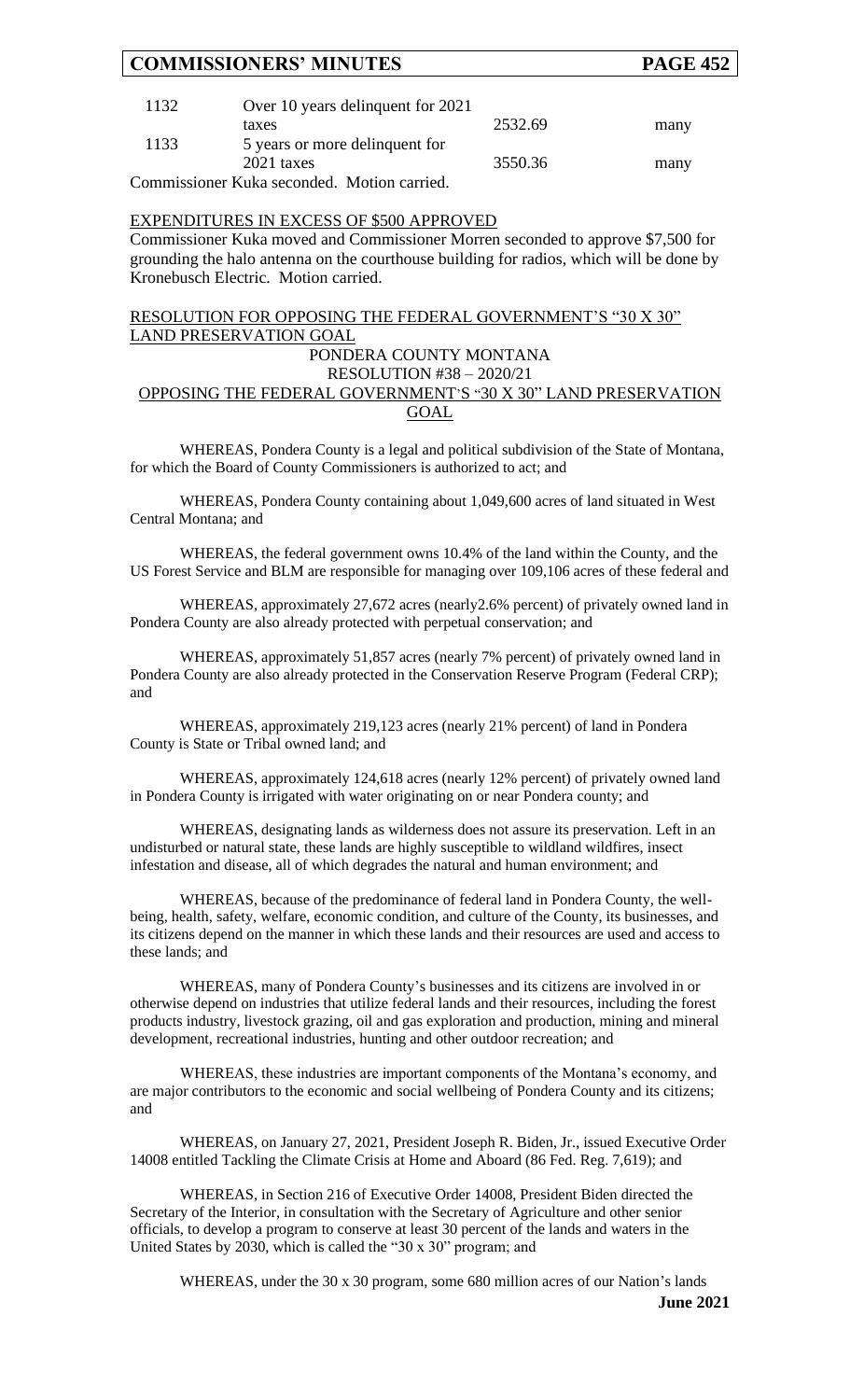would be set aside and permanently preserved in its natural state, preventing the productive use of these lands and their resources; and

WHEREAS, there is no constitutional or statutory authority for the President, the Department of the Interior, the Department of Agriculture, or any other federal agency to set aside and permanently preserve 30 percent of all land and water in the United States, and no such authority is referenced in Executive Order 14008; and

WHEREAS, the 30 x 30 program, if implemented, is likely to cause significant harm to the economy of Pondera County, and injure the County's businesses and its citizens by depriving them of access to public lands and national forest system lands and preventing the productive use of these lands 'resources; and

WHEREAS, the withdrawal of some 680 million acres of federal lands from multiple use and placement of such lands in permanent conservation status will cause dramatic and irreversible harm to the economies of many western states, including Montana and in particular rural counties such as Pondera County whose citizens depend on access to federal lands for their livelihoods; and

WHEREAS, Executive Order 14008 at 216(a) directs the Secretary of the Interior, in consultation with other relevant federal agencies to "submit a report to the Task Force within 90 days of the date of this order recommending steps that the United States should take, working with State, local, Tribal, and territorial governments, agricultural and forest landowners, fishermen, and other key stakeholders, to achieve the goal of conserving at least 30 percent of our lands and waters by 2030."

NOW, THEREFORE, BE IT RESOLVED by the Board of County Commissioners of Pondera County, Montana, as follows:

- 1. The Board opposes the 30 x 30 program, including its objective of permanently preserving 30 percent of the Nation's lands in its natural state by 2030, or any similar program that will set aside and prevent the productive use of millions of acres of our lands.
- 2. The Board further opposes the designation of public lands and national forests in Pondera County as wilderness, wilderness study areas, wildlife preserves, open space, or other conservation land, thereby restricting public access to such lands and preventing the development and productive use of the resources on or within such lands.
- 3. The Board supports the continued management of the public lands and the national forests under principles of multiple use and sustained yield, recognizing the Nation's need for domestic sources of minerals, energy, timber, food, and fiber, and in careful coordination with Pondera County to ensure consistency with County land use plans and land management policies, as required by law.
- 4. The Board supports maintaining and enhancing public access to public lands and national forests and opposes road closures, road decommissioning, moratoria on road construction, and other limitations on public access for the purpose of fulfilling the 30 x 30 program's objectives.
- 5. The Board recognizes and supports the State of Montana's water rights system, including the doctrine of prior appropriation and other state laws and programs governing water rights and water use, and opposes any federal designation of waters and watercourses within the County that would impair or restrict water diversions and uses authorized under Montana law.
- 6. The Board supports reasonable national, regional, and global greenhouse gas emissions policies and goals that are comprehensive, practical, cost-effective, and do not unnecessarily single out specific industries or activities, but opposes the use of global climate change as an excuse to set aside large tracts of land as preserves or open space to fulfill the 30 x 30 program's objectives.
- 7. The Board maintains that the designation of public lands and national forest lands as wilderness, wilderness study areas, wildlife preserves, open space, or other conservation land to fulfill the 30 x 30 program's objectives may lawfully occur, if at all, only through the planning process mandated by the Federal Land Management and Policy Act (for public lands) or the National Forest Management Act (for national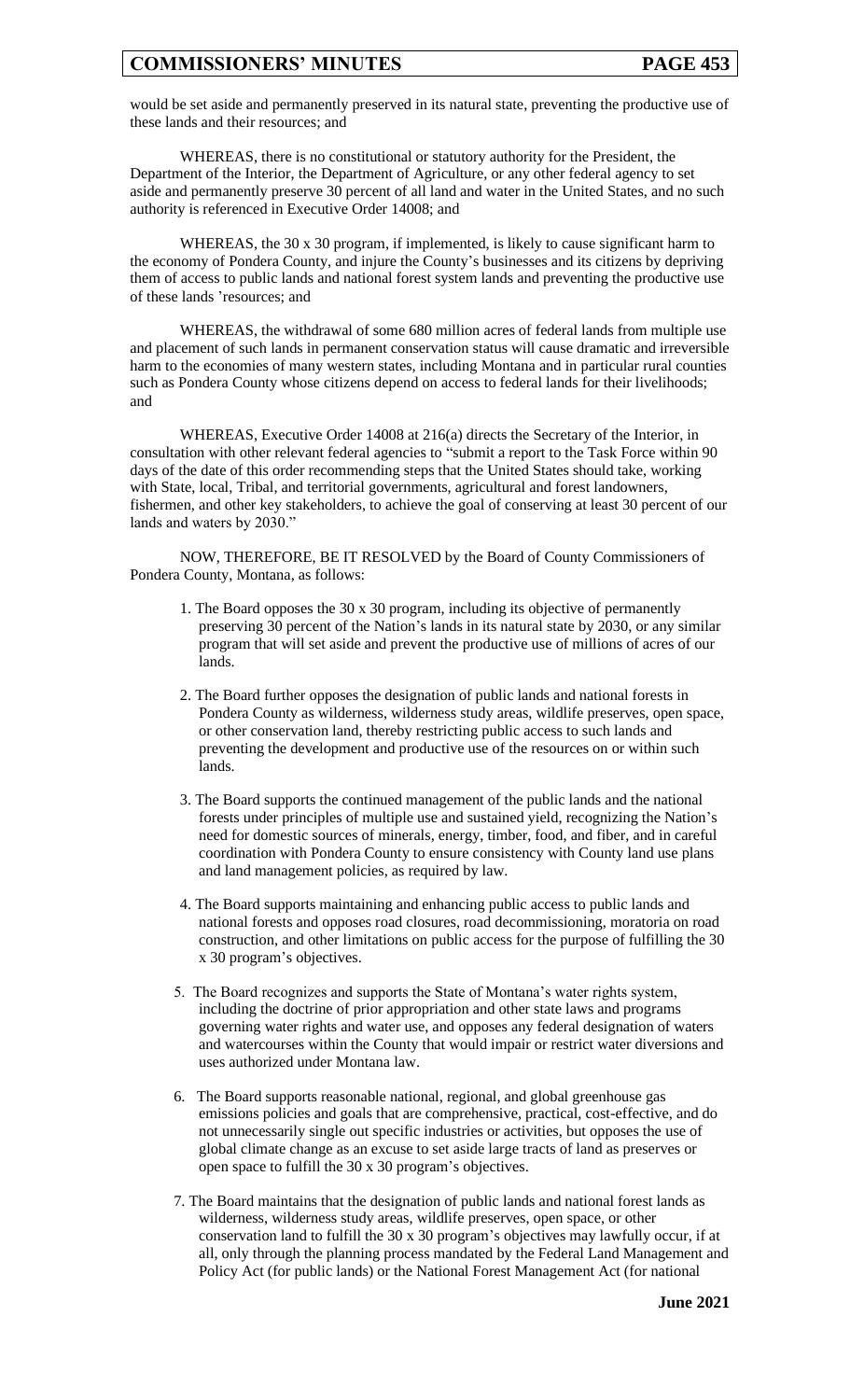forest lands), including public notice and an opportunity to comment, analysis and disclosure of the impacts of such land acquisitions on the well-being, health, safety, welfare, economy, and culture of Pondera County, its businesses, and its citizens, and careful coordination with Pondera County to ensure consistency with County land use plans and land management policies.

- 8. The Board also maintains that any non-federal lands or other rights that are acquired to fulfill the 30 x 30 program's objectives should be acquired only from willing landowners and for the payment full and fair market value for all rights and interests acquired, and not through regulatory compulsion, and only after analyzing and considering the impacts of such land acquisitions on the well-being, health, safety, welfare, economy, and culture of Pondera County, its businesses, and its citizens.
- 9. The Board shall send a copy of this Resolution to the Department of Interior

Adopted this 19<sup>th</sup> day of May, 2021, as moved by Commissioner Kuka, seconded by Commissioner Morren, and passed on a 3-0 vote of the full board. Effective on passage and approval.

BOARD OF COMMISSIONERS Pondera County, Montana

\_\_*/s/ Dale J Seifert*\_\_\_\_\_\_\_\_\_\_\_\_\_ \_\_\_*/s/ Thomas A Kuka*\_\_\_\_\_\_\_\_\_\_\_ Dale J Seifert, Chairman Thomas A Kuka, Member

\_\_*/s/ Kody L Farkell*\_\_\_\_\_\_\_\_\_\_\_\_ Kody L Farkell, Clerk and Recorder

ATTEST:  $\frac{1}{s}$  *\_/s/ Jim Morren*\_ Jim Morren, Member

# **MAY 26, 2021 REGULAR MEETING OF THE COMMISSION:**

PRESENT: Commissioner Thomas Kuka, Commissioner Dale Seifert, Commissioner Jim Morren, Deputy Clerk & Recorder Tammy Bartsch, and Clerk & Recorder Kody Farkell

#### TAX ABATEMENTS 1134-APPROVED

Commissioner Morren moved to approve the following abatement:

| NUMBER                                      | REASON                           | CANCEL ADD | PARCEL<br>NO. |  |  |
|---------------------------------------------|----------------------------------|------------|---------------|--|--|
| 1134                                        | Sold and attached to real estate | 1076.80    | 2038400       |  |  |
| Commissioner Kuka seconded. Motion carried. |                                  |            |               |  |  |

#### DATE, TIME, AND PLACE SET FOR COUNTY COMPENSATION BOARD

Commissioner Kuka moved to set the County Compensation Board meeting for Wednesday, June 9 at 9:00 a.m. in the Commissioner's Office. Commissioner Morren seconded. Motion carried.

#### CLAIMS APPROVED FOR PAYMENT

| <b>FUND</b> |                                                           |            |
|-------------|-----------------------------------------------------------|------------|
| Fund        | <b>Fund Description</b>                                   |            |
| 1000        | <b>GENERAL</b>                                            | 23,934.33  |
| 2110        | <b>ROAD</b>                                               | 26,424.79  |
| 2130        | <b>BRIDGE</b>                                             | 4,881.26   |
| 2140        | WEED                                                      | 1,704.88   |
| 2160        | <b>COUNTY FAIR</b>                                        | 2,500.00   |
| 2170        | <b>AIRPORT</b>                                            | 4,566.00   |
| 2230        | <b>AMBULANCE</b>                                          | 178.29     |
| 2235        | COUNTY HOSPITAL                                           | 223,666.47 |
| 2290        | <b>EXTENSION SERVICE</b>                                  | 6,704.01   |
| 2300        | <b>PUBLIC SAFETY (LAW</b>                                 | 20,845.45  |
| 2401        | ENFORCEMENT)<br><b>BRADY LIGHTS</b><br><b>MAINTENANCE</b> | 291.43     |
| 2830        | JUNK VEHICLE                                              | 164.65     |